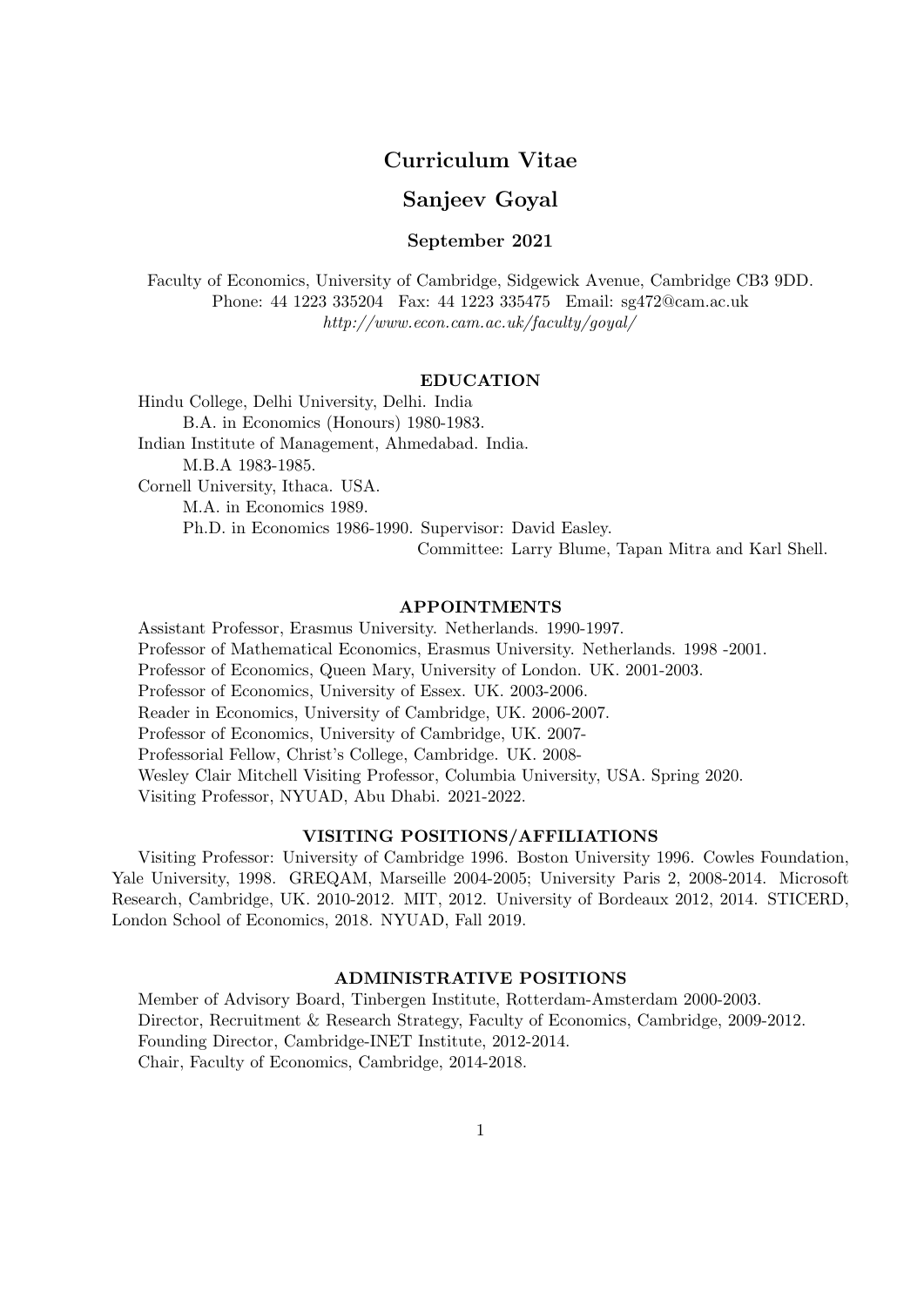# HONORS AND PRIZES

National Talent Scholarship, Government of India. 1978-1985. Merit Scholarship, Government of Assam, India. 1978-1980. Gold Medal for First Position in B.A (Honours), Delhi University, India. 1980-1983. Industrial Scholarship, Indian Institute of Management, Ahmedabad. India. 1984-1985. Andrew D. White Fellowship, Cornell University, Ithaca. USA. 1986-1988. Research Fellow, Tinbergen Institute. Netherlands. 1995-. Senior Keynes Fellowship, University of Cambridge, 2011- 2016. Distinguished Visitor, Faculty of Economics, University of York, 2011. Fellow of the British Academy, 2015. The Ganshof van der Meersch Chair, Brussels, 2017-2018. Fellow of the Econometric Society, 2018. Goh Keng Swee Professor, Singapore, 2019. Council of Game Theory Society, 2019.

### PUBLICATIONS

## A. Book

- 1. Connections: An Introduction to the Economics of Networks. Princeton University Press. October 2007. Paperback edition published in 2009. Chinese translation published by Peking University Press in 2010.
- 2. Principles of Networks MIT Press. Under Contract. Expected Publication Date: 2022.

# B. Articles B.1 Refereed Papers

- 1. The Birth of a New Market (1994), Economic Journal, 1994, 104, 282-290. (with V. Bala)
- 2. On the Possibility of Efficient Bilateral Trade (1994), Economic Design, 1, 79-102.
- 3. A Theory of Learning with Heterogeneous Agents (1995), International Economic Review, 36, 2, 303-323. (with V. Bala)
- 4. Dynamic Coordination Failures and The Efficiency of the Firm (1995), Journal of Economic Behavior and Organization, 1995, 28, 2, 223-241. (with M. Janssen)
- 5. Technological Change in Markets with Network Externalities (1995), International Journal of Industrial Organization, 13, 3, 307-325. (with P. de Bijl)
- 6. Can We Rationally Learn to Coordinate? (1996), Theory and Decision, 40, 1, 29-49. (with M. Janssen)
- 7. Interaction Structure and Social Change (1996), Journal of Institutional and Theoretical Economics, 152, 3, 472-495.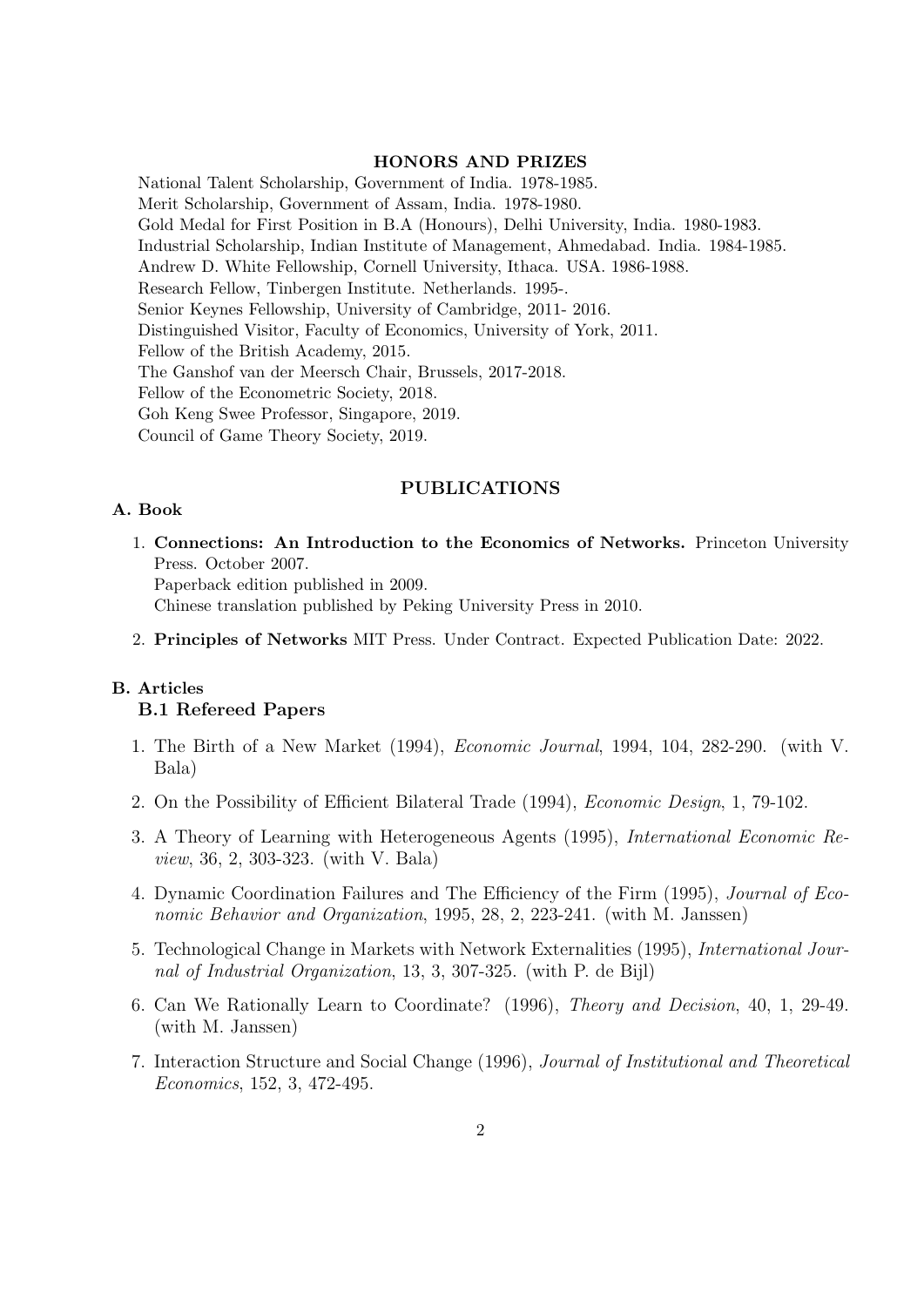- 8. Costs of Flexibility and Equilibrium Selection (1997), Journal of Mathematical Economics, 1997, 28, 249-264. (with B. Galesloot)
- 9. Non-Exclusive Conventions and Social Coordination (1997), Journal of Economic Theory, 77, 34-57. (with M. Janssen)
- 10. Learning From Neighbours (1998), Review of Economic Studies, 1998, 65, 3, 595-621. (with V. Bala) Reprinted in
	- Economic Analyses of Social Networks (The International Library of Critical Writings in Economics series) (2013), edited by by Matthew O. Jackson and Yves Zenou.
- 11. A Non-Cooperative Model of Network Formation (2000), Econometrica, 68, 5, 1181-1231. (with V. Bala) Reprinted in
	- Networks and Groups: Models of Strategic Formation (2003), edited by Bhaskar Dutta and Matthew O. Jackson.
	- Economic Analyses of Social Networks (The International Library of Critical Writings in Economics series) (2013), edited by by Matthew O. Jackson and Yves Zenou.
- 12. A Strategic Analysis of Network Reliability (2000), Review of Economic Design, 2000, 5, 3, 205-229. (with V. Bala) Reprinted in Networks and Groups: Models of Strategic Formation (2003), edited by Bhaskar Dutta and Matthew O. Jackson.
- 13. Conformism and Diversity under Social Learning (2001), Economic Theory, 17, 1, 101- 121. (with V. Bala)
- 14. Group Size and Collective Action: Third Party Monitoring in Common Pool Resources (2001), Comparative Political Studies, 34, 1, 63-94. (with A. Agarwal)
- 15. R&D Networks (2001), Rand Journal of Economics, 32, 4, 686-707. (with J.L. Moraga) Reprinted in
	- Economic Analyses of Social Networks (The International Library of Critical Writings in Economics series) (2013), edited by by Matthew O. Jackson and Yves Zenou.
- 16. Market Integration and Technological Change (2002), Netnomics, 4, 19-37. (with P. De Bijl)
- 17. Networks of Collaboration in Oligopoly (2003), Games and Economic Behavior, 43, 57- 85. (with S. Joshi) Reprinted in
	- Economic Analyses of Social Networks (The International Library of Critical Writings in Economics series) (2013), edited by by Matthew O. Jackson and Yves Zenou.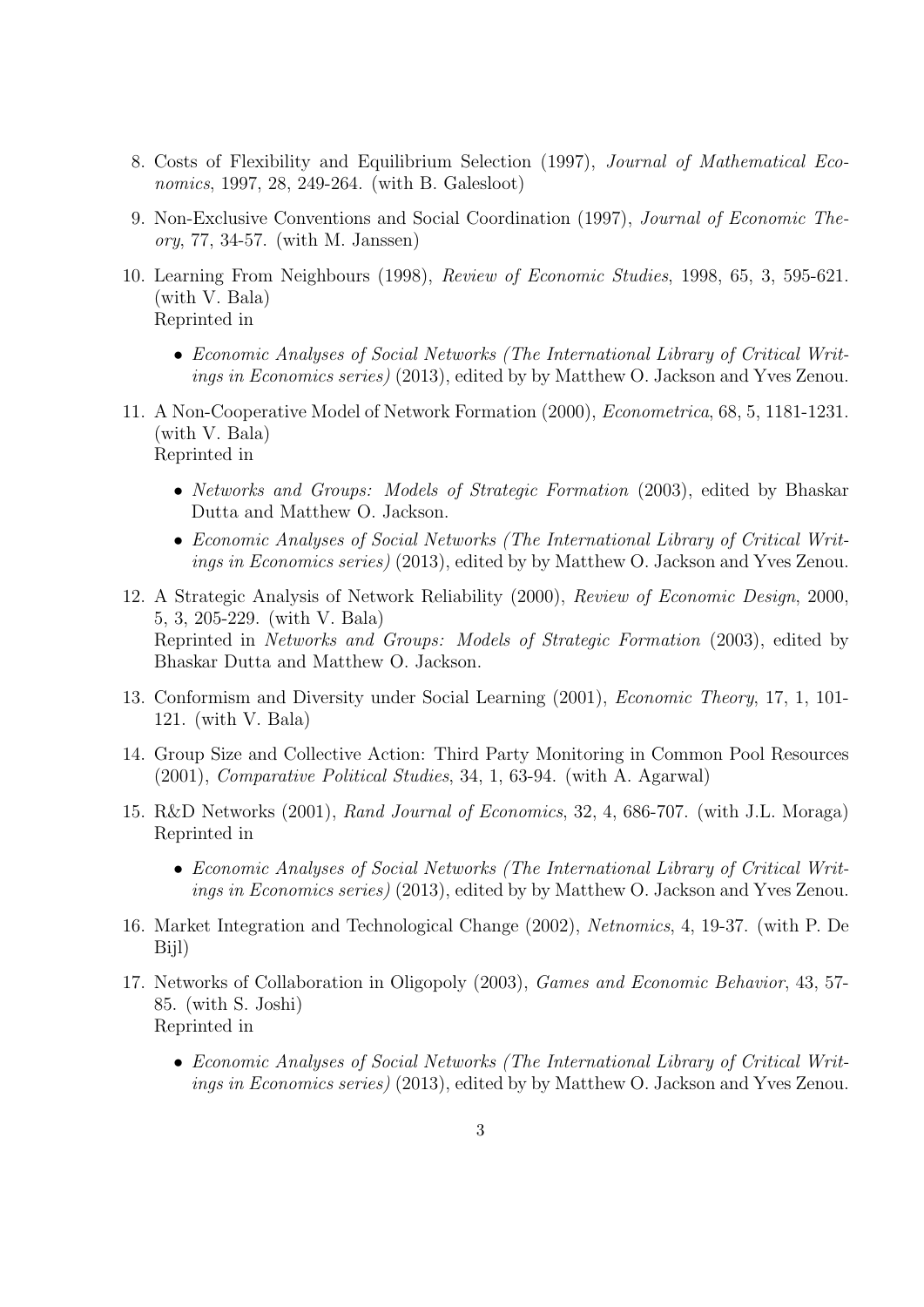- 18. The Political Economy of Regionalism (2004), European Economic Review, 48, 563-593. (with K. Staal)
- 19. Network formation and social coordination (2005), Games and Economic Behavior, 50, 178-207. (with F. Vega-Redondo)
- 20. Social interaction in anti-coordination games (2004), International Journal of Game Theory, 33, 1-20. (with Y. Bramoulle, D. Lopez, F. Vega-Redondo)
- 21. Network formation with heterogeneous players (2006), Games and Economic Behavior, 54, 353-372. (with A. Galeotti and J. Kamphorst)
- 22. Bilateralism and Free-Trade (2006), International Economic Review, 47, 3, 749-778. (with S. Joshi),
- 23. Economics: an emerging small world? (2006), Journal of Political Economy, 114, 2, 403-412. (with J.L. Moraga and M. van der Leij),
- 24. Unequal connections (2006), International Journal of Game Theory, 34, 3, 319-349. (with S. Joshi),
- 25. Structural Holes in Social networks (2007), Journal of Economic Theory, 137, 1, 460-492. (with F. Vega-Redondo)
- 26. Hybrid R&D (2008), Journal of European Economic Association, 6 (6), 1309- 1338. (with J.L.Moraga and A. Konovalov)
- 27. Influencing and influencers: a theory of strategic diffusion (2009), Rand Journal of Economics, 40, 3, 509-532. (with A. Galeotti)
- 28. Keeping up with the Neighbors: Social Interaction in a Market Economy (2010), Journal of European Economic Association, 8, 1, 90-119. (with C. Ghiglino)
- 29. Matching and Network Effects (2010), Journal of European Economic Association, 8, 1, 203-231. (with M. Fafchamps and M. van der Leij),
- 30. Network Games (2010), Review of Economic Studies, 77, 1, 218-244. (with A. Galeotti, M. Jackson, F. Vega-Redondo, L. Yariv) Reprinted in
	- Economic Analyses of Social Networks (The International Library of Critical Writings in Economics series) (2013), edited by Matthew O. Jackson and Yves Zenou.
	- Coalitions and Networks. 12 papers from 20 years of CTN workshops (2015), edited by Carlo Carraro.
- 31. The Law of the Few (2010), American Economic Review, 100, 4, 1468-1492. (with A. Galeotti) Reprinted in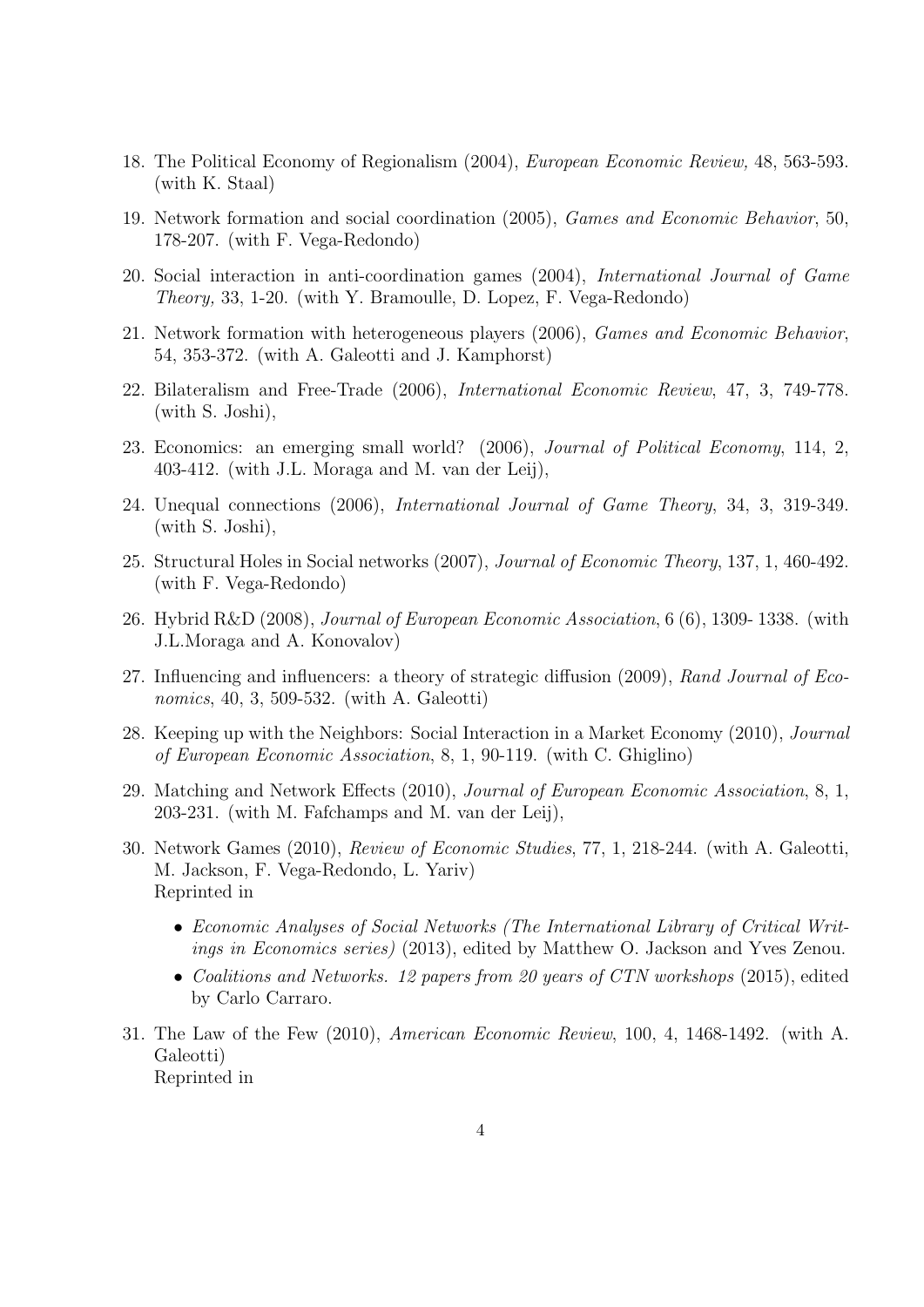- Economic Analyses of Social Networks (The International Library of Critical Writings in Economics series) (2013), edited by by Matthew O. Jackson and Yves Zenou.
- 32. Strong Ties in a Small world (2011), Review of Network Economics. (with M. van der Leij)
- 33. Competitive Contagion in Networks (2012), Proceedings of Symposium on Theory of Computing (STOC). (with M. Kearns) Expanded version (with H. Heidari and M. Kearns), Games and Economic Behavior, 2019.
- 34. Network multipliers: the optimality of targeting neighbours (2012), Review of Network Economics. (with A. Galeotti)
- 35. Network defence and design (2013), Games and Economic Behavior, 79, 30-43. (with M. Dziubinski)
- 36. Contagion and observability in security domains (2013), Allerton Conference on Communications, Control, and Computing, 1364-1371. (with Y Bacharach and M. Draief).
- 37. Social Networks and Research Output (2014), Review of Economics and Statistics, 96, 5, 936-948. (with L. Ductor, M. Fafchamps and M. van der Leij)
- 38. Attack, defense and contagion in networks (2014), Review of Economic Studies, 81, 4, 1518-1542. (with A. Vigier)
- 39. Interaction, Protection and Epidemics (2015), Journal of Public Economics, 125, 64-69. (with A Vigier)
- 40. Network Cognition (2016), Journal of Economic Behavior and Organization, 123, 78-96. (with R. Dessi and E. Gallo)
- 41. Favoritism (2016), Journal of Development Economics, 122, 16-27. (with Y. Bramoulle).
- 42. Strategic Network Formation with Attack and Immunization (2016), Web and Internet Economics (WINE). (with S. Jabbari, M. Kearns, S. Khanna, and J. Morgenstern).
- 43. Networks, Markets and Inequality (2017), American Economic Review, 107, 1, 1-30. (with J. Gagnon).
- 44. How do you defend a network? (2017), Theoretical Economics, 12, 1, 331-376. (with M. Dziubinski)
- 45. Trading in Networks: Theory and Experiments (2017), Journal of European Economic Association, 15, 4, 784-817 (with S. Choi and A. Galeotti).
- 46. Information Acquisition and Exchange in Social Networks (2017), Economic Journal, 127, 2302-2331 (with S. Rosenkranz, U. Weitzel, and V. Buskens).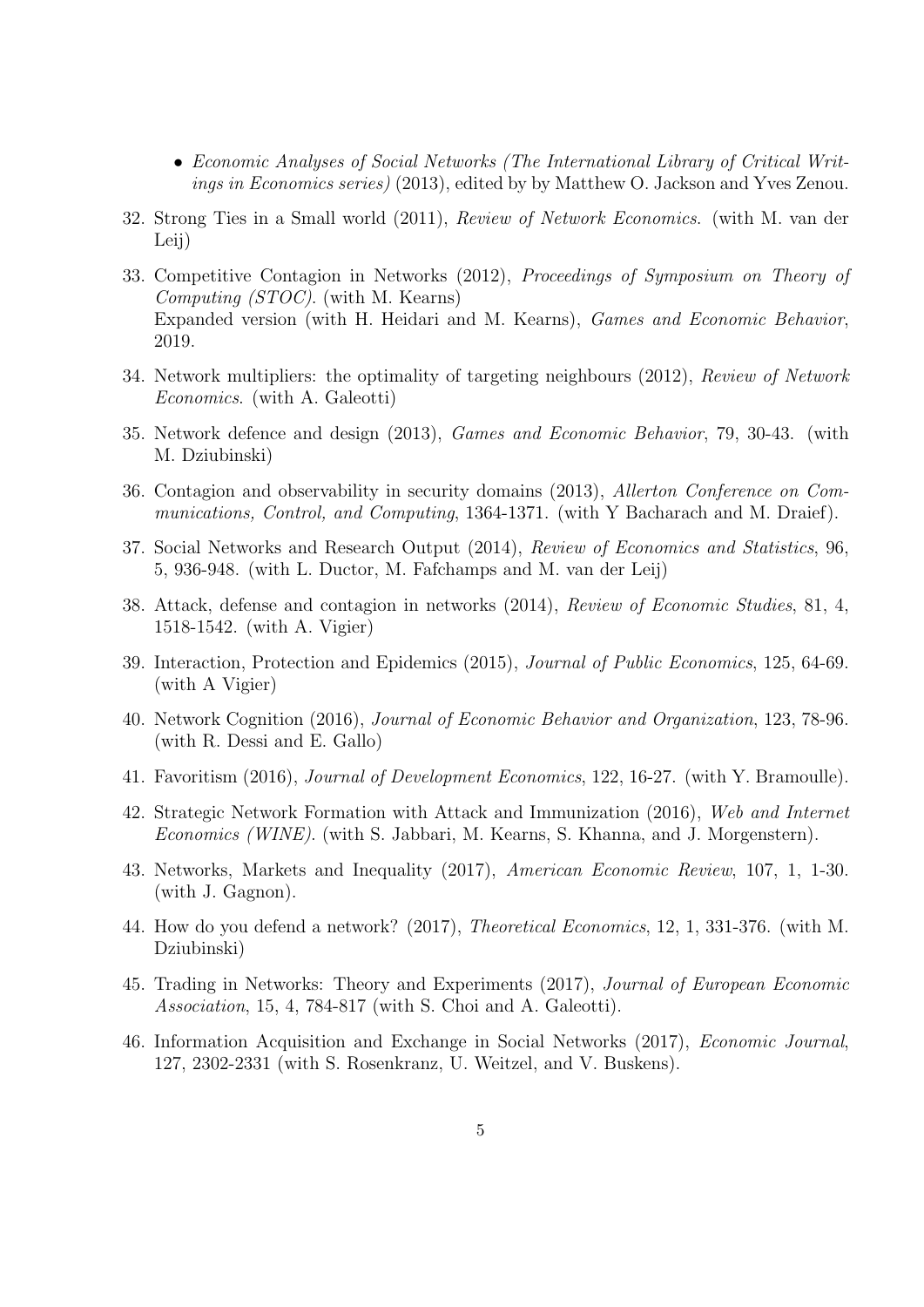- 47. Individual Security, Contagion, and Network Design (2014), Extended abstract published in EC'14 Proceedings of the Seventeenth ACM Conference on Economics and Computation, (with D. Cerdeiro, M. Dziubinski) Expanded Version Published in Journal of Economic Theory, 170, 182-226, (2017).
- 48. Narrow Identities (2019), Journal of Institutional and Theoretical Economics, 175, 3, 395-419 (with Partha Dasgupta).
- 49. Targeting Interventions in Networks (2020), Econometrica, (with A. Galeotti and B. Golub), 88, 6, 24452471.
- 50. Effect of network topology and node centrality on trading (2020), Nature: Scientific Reports, (with F. M. Cardoso, C. Gracia-Lazaro, F. Moisan, A. Sanchez, and Y. Moreno).
- 51. Integration and Diversity (2021), Experimental Economics, (with P. Hernandez, G. Martinez, F. Moisan, M. Munoz, and A. Sanchez), 24, 387413.
- 52. Dynamic Conflict on A Network. (Extended abstract published in EC'16 Proceedings of the Seventeenth ACM Conference on Economics and Computation, 2016, (with Marcin Dziubinski and David E. N. Minarsch) Expanded version 'The Strategy of Conquest' (2021), Journal of Economic Theory forthcoming.
- 53. Gender and Collaboration (2021), forthcoming Review of Economics and Statistics, (with L. Ductor and A. Prummer).

#### B.2 Other Articles, Surveys and Book Chapters

- 54. Grace Periods in Patent Law (1998), in Mike Baye (eds), Advances in Microeconomic Theory: Contests, 1998. JAI Press. New York. (with E.E De Laat)
- 55. Firms, Networks and Markets: a survey of recent research (2003), Review Economique Industrielle, 103, 207-232. (with J.L. Moraga)
- 56. Learning in networks (2005), in Gabrielle Demange and Myrna Wooders (eds) Group Formation in Economics: Networks, clubs and coalitions. CUP.
- 57. Strong and weak links (2005), Journal of European Economic Association, Conference Proceedings, 3, 608-616.
- 58. Social Networks in Economics (2011), in Handbook of Social Network Analysis. Edited by Peter Carrington and John Scott. Sage.
- 59. Social Networks on the Web (2012), in Handbook of the Digital Economy. Edited by Martin Peitz and Joel Waldfogel. OUP.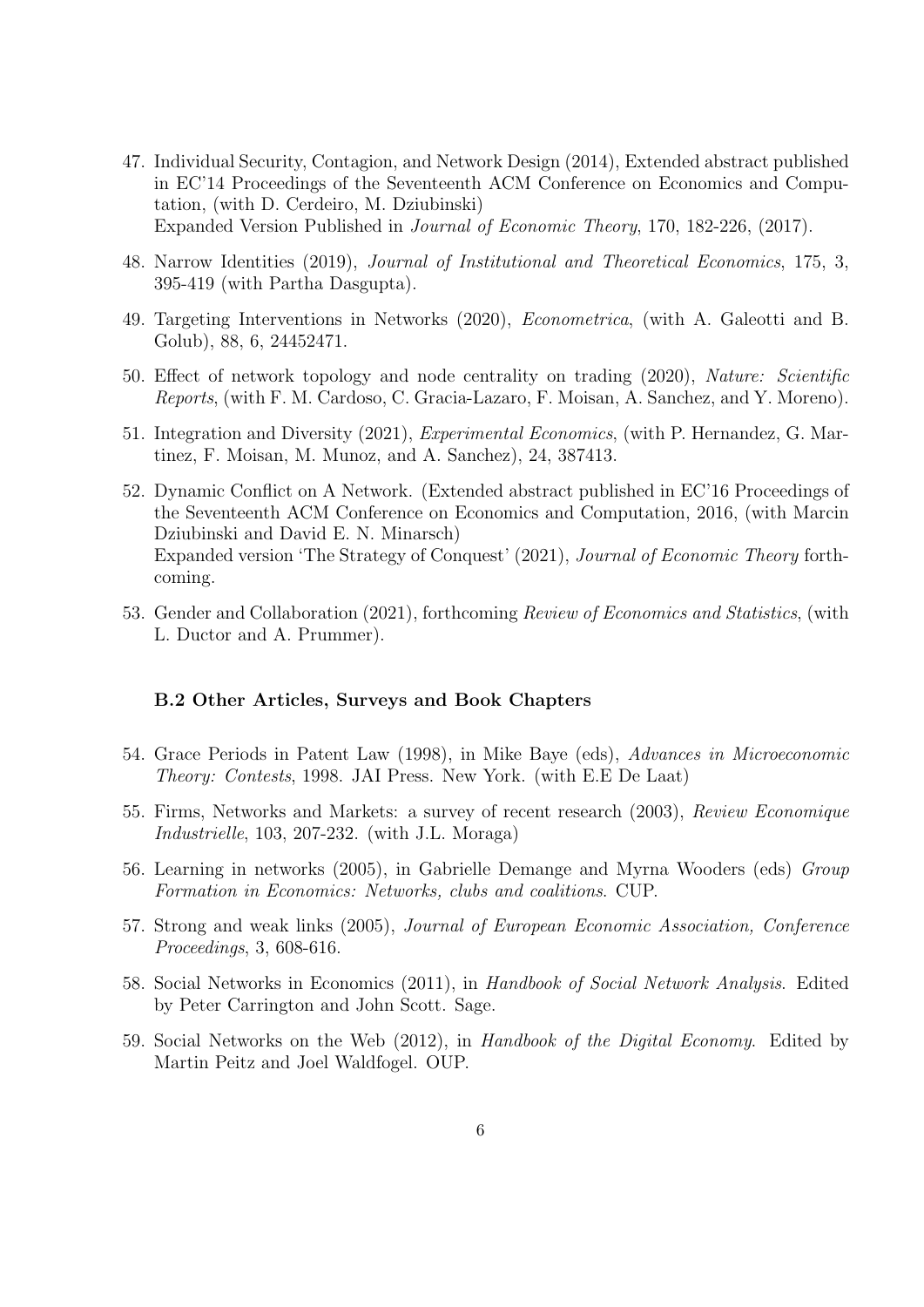- 60. Learning in Networks (2012), in Handbook of Social Economics. Edited by Jess Benhabib, Alberto Bisin, and Matthew Jackson. North Holland.
- 61. Networks in Economics: A Perspective on the Literature (2016), in The Oxford Handbook of The Economics of Networks. Edited by Y. Bramoulle, A. Galeotti and B. Rogers. OUP.
- 62. Conflict and Networks (2016), in The Oxford Handbook of The Economics of Networks. Edited by Y. Bramoulle, A. Galeotti and B. Rogers. (with M. Dziubinski and A. Vigier). OUP.
- 63. Networks and Markets (2017), in Advances in Economics and Econometrics: Eleventh World Congress of the Econometric Society, edited by B. Honore, A. Pakes, M. Piazzesi and L. Samuelson. CUP.
- 64. Heterogeneity and Networks (2018), in Handbook on Heterogeneous Agent Models, edited by C. Hommes and B. LeBaron. North Holland.
- 65. Book Review of Mark Granovetter's 'Society and Economy: Framework and Principles' (2019), Journal of Economic Literature, 57, 3, 678-89.
- 66. Networks and economic policy (2019), with Matthew L. Elliott and Alexander Teytelboym, in Oxford Review Economic Policy, 35, 4, 565-585.

## GRANTS

- 1. Principal investigator: *Strategic Networks of R&D Collaboration*, 2001-2005. Co-investigator: Jose Luis Moraga-Gonzales. Awarded by Dutch Science Foundation (NWO). Amount: Dutch Guilders: 409,000/-
- 2. Principal investigator: *Influencing the influencers: a theory of strategic diffusion.* 2006-2007. Co-investigator: Andrea Galeotti. Awarded by Economic Social Research Council, UK. Amount: GBP 64,535/- Output Rated Outstanding.
- 3. Principal Investigator for Research Seminars Grant 2011-2012. Co-investigators: Andrea Galeotti and Marcel Fafchamps. Awarded by Economic Social Research Council, UK. Amount: GBP 18,145/-
- 4. Principal Investigator Resilience of Economic and ecological systems. 2011-2012. Co-PI's: Angel Sanchez, Antonio Cabrales, A. McKane, M. Rietkerk, Miguel Zavala. Awarded by Complexity Net Call and Engineering and Physical Sciences Research Council, UK. Amount: Euros 500, 000/-
- 5. Exploratory Workshop On Diffusion and Information in Networks. 2011. Co-organizers: Marcel Fafchamps and Edoardo Gallo. European Science Foundation. Euros 14,000/-.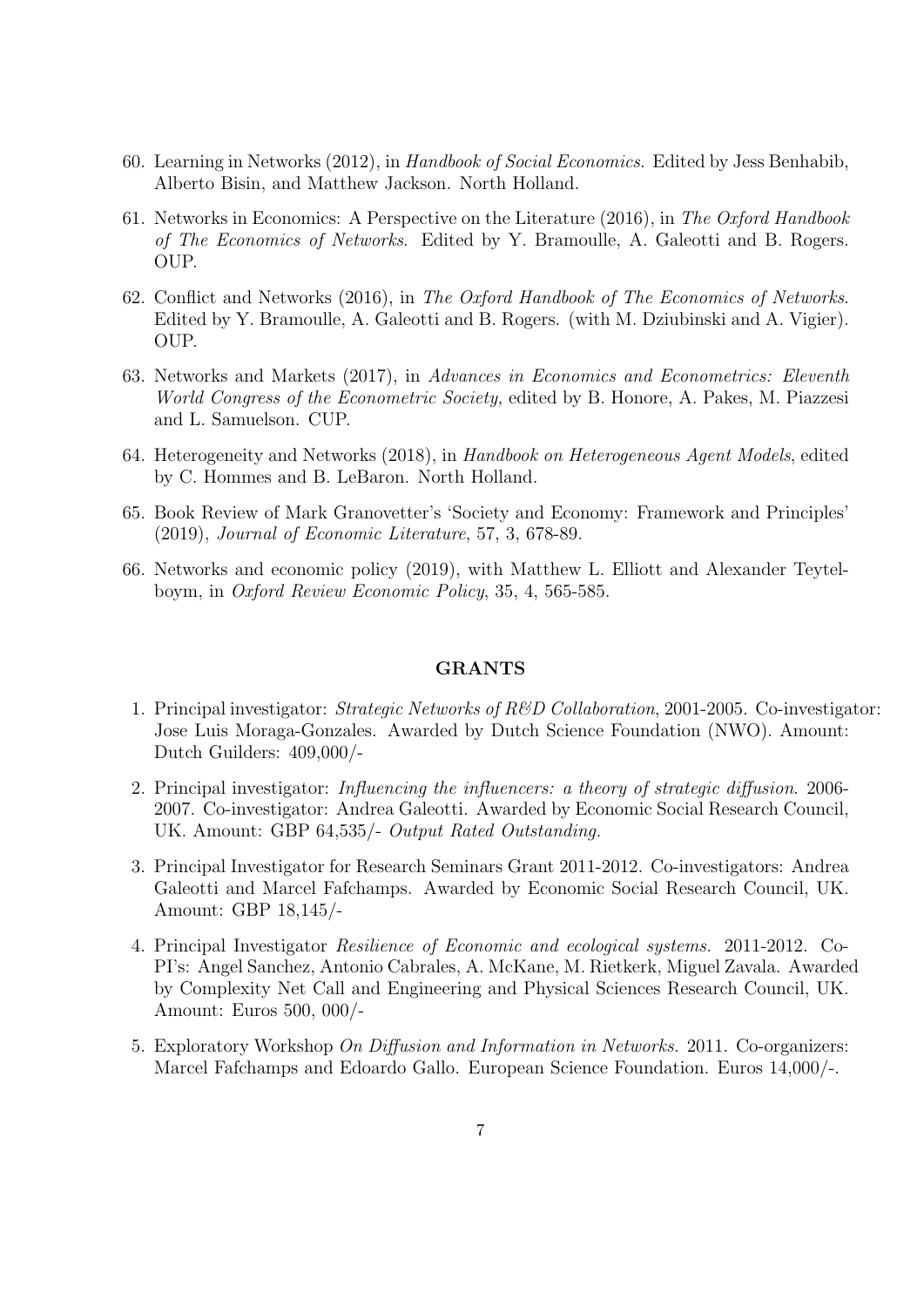- 6. Principal Investigator, Experiments on Financial Networks. 2012. Keynes Fund for Applied Economics. GBP 18,500/-
- 7. Principal Investigator, Experiments on Networked Markets, 2014. Keynes Fund for Applied Economics. GBP 13,000/-
- 8. Co-Coordinator, Bridging the gap: From Individual Behaviour to the Socio-Technical Man (IBSEN), 2015-2018. EU Horizon 2020 Grant. Partners: Carlos 3, Zaragosa, Oxford, Amsterdam, Aalto, Valencia. Euros 2.6 million/-
- 9. Principal Investigator, Efficiency and Inequality in a Network Economy, 2018-2020. Keynes Fund for Applied Economics. GBP 125,000/-
- 10. Principal Investigator, Social Learning and Fake News, 2019-2022. Keynes Fund for Applied Economics. GBP 57,000/-

#### EDITORIAL WORK

- 1. Founding Editor: Network Science. Cambridge University Press. 2012-2014.
- 2. General Editor, Elsevier Handbooks in Economics. 2018-
- 3. Guest Editor, Networks and Economic Policy. Oxford Review of Economic Policy. 2019.

## INVITED LECTURES

## A. Keynote and Named Lectures

 $10^{th}$  Workshop on Economic Heterogeneous Interacting Agents. UK. 2005. GameNets: International Conference on Game Theory for Networks. Turkey. 2009.  $17<sup>th</sup>$  Workshop on Economic Heterogeneous Interacting Agents. France. 2012. The Pareto Lecture, ASSET, Cyprus. 2012. The Annual Lecture, European Academy of Sociology. Paris. 2013. Economics and Management of Networks, Agadir, Morocco, 2013. Southern California Meeting UCLA, USA, 2013. Agriculture and Applied Economics Association, Montreal, Canada. 2014. The Annual Guest Speaker Lecture, Queen Mary, London, 2015.  $21^{st}$  Workshop on Economic Heterogeneous Interacting Agents. Spain. 2016. The Paul Keindorfer Lecture, Society of Economic Design, York. 2017. The Ganshof van der Meersch Chair Lecture, Brussels, 2018.

## B. Invited Lectures

"Networks" at European Economic Association Meetings. Spain. 2004.

Structure and Function of Complex Networks, Trieste, Italy. 2005.

ADRES, Networks of Innovation and Spatial Analysis of Knowledge Diffusion. France. 2006. Coalitions and Networks, CORE, Belgium. 2007.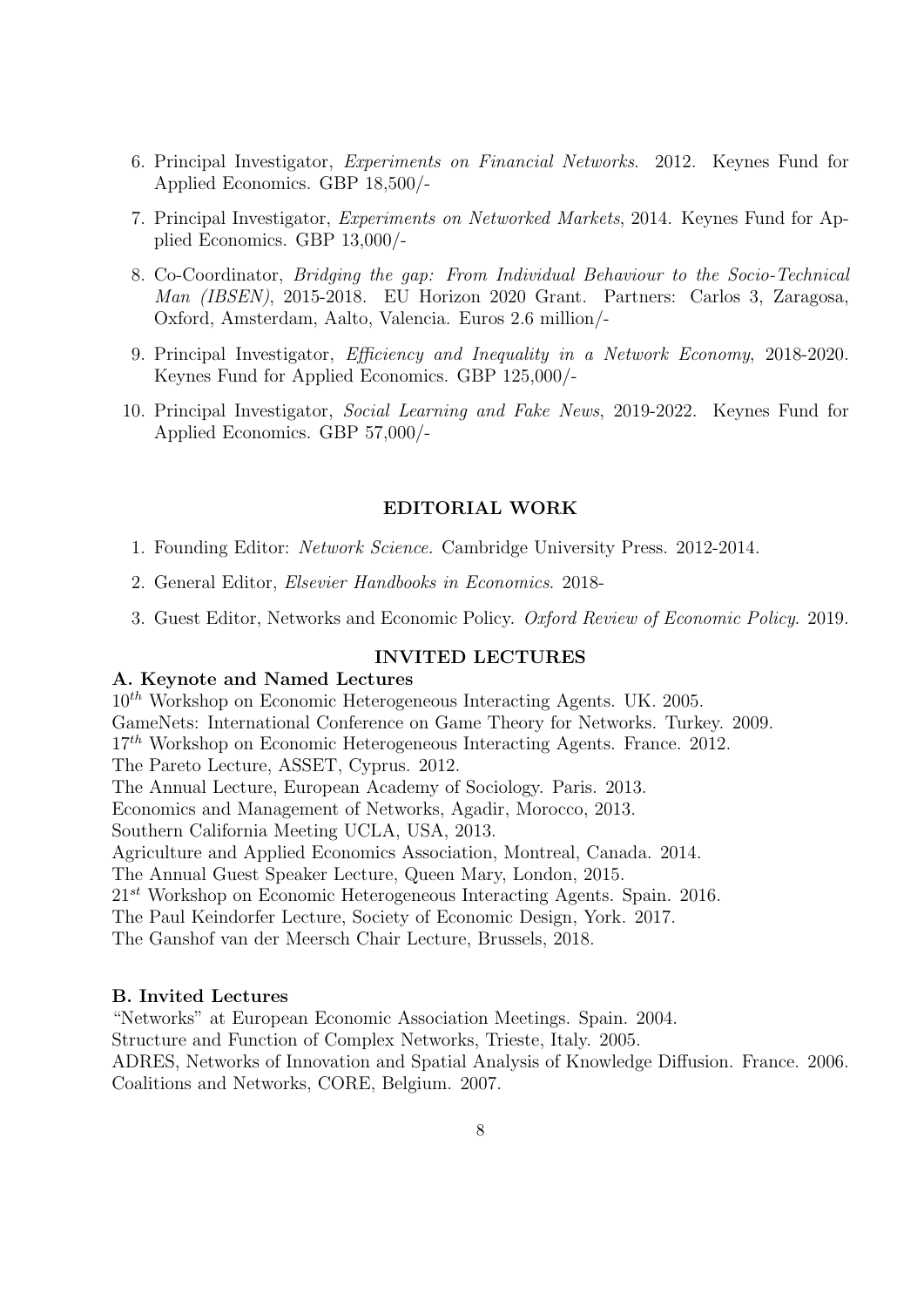"Empirical study of social networks", Econometric Society Meetings, Hungary. 2007. Social Networks Spark Conference. Unilever. UK. 2008. CS-Economics Conference. Cornell University. USA. 2009. Workshop on Information Networks. NYU. USA. 2009, 2010, 2011, 2012, 2015. Social Interactions, Networks and Health II. Harvard University, USA. 2009. 'Social Networks' at European Economic Association Meetings, Glasgow. UK. 2010. Psychology and Economics of Scarce Attention, Toulouse. France. 2011. Latsis Symposium, Zurich. Switzerland, 2012. Belgian Networks Meetings, 2013. 'Networks and Markets', World Congress of the Econometric Society, Montreal, 2015. Networks and Stress Testing Conference, Bank of Mexico. Mexico City, 2015. Plenary Lecture, Game Theory Conference, Stony Brook. New York, 2016. Public Lecture, Oxford Mathematical Institute. 2017. BIFI Conference: Complexity, Networks and Collective Behaviour. Zaragoza, 2018 IDSS Distinguished Seminar, MIT, 2018.

SHUFE Microeconomic Theory Conference 2018.

## C. Research Lectures/Summer schools

Lectures, Alicante, Spain (1999). Ph.D Lecture Course on Networks, Tinbergen Institute, Netherlands (2005). Graduate Course on 'Economics of Networks', Institute for Advanced Studies, Vienna, Austria (2006). Lectures to Interdisciplinary Research Group on "The Economics Approach to Study of Networks", University of Utrecht, Netherlands (2006). Joint Research Lectures for CREED, Tinbergen Institute & ENCORE, Amsterdam, Netherlands (2003). Network Science Annual Conference UK (2008). RES Easter School, UK (2009). NAKE Lectures, Netherlands (2009). Trento Summer School, Italy (2009, 2011), Indian Institute of Science, Bangalore (2012). Cambridge Summer School in Social Economics, England (2014). Berlin Lectures, Germany (2014). Sao Paulo Lectures, Brazil (2014). HECO-Beijing Lectures, China (2015). Mumbai Lectures, IIT-IGIDR Bombay (2016). Jerusalem Summer School (2016). Delhi School of Economics Winter School (2017). Melbourne Summer School, Australia (2018).

# DOCTORAL STUDENTS

Current students

- 1. Jorg Kalbfuss
- 2. Tony To
- 3. Fulin Guo

Previous students (with first appointment):

- 1. Eric de Laat (Netherlands Civil Service).
- 2. Klaas Staal (Bonn).
- 3. Andrea Galeotti (Essex/Caltech).
- 4. Marco van der Leij (Alicante).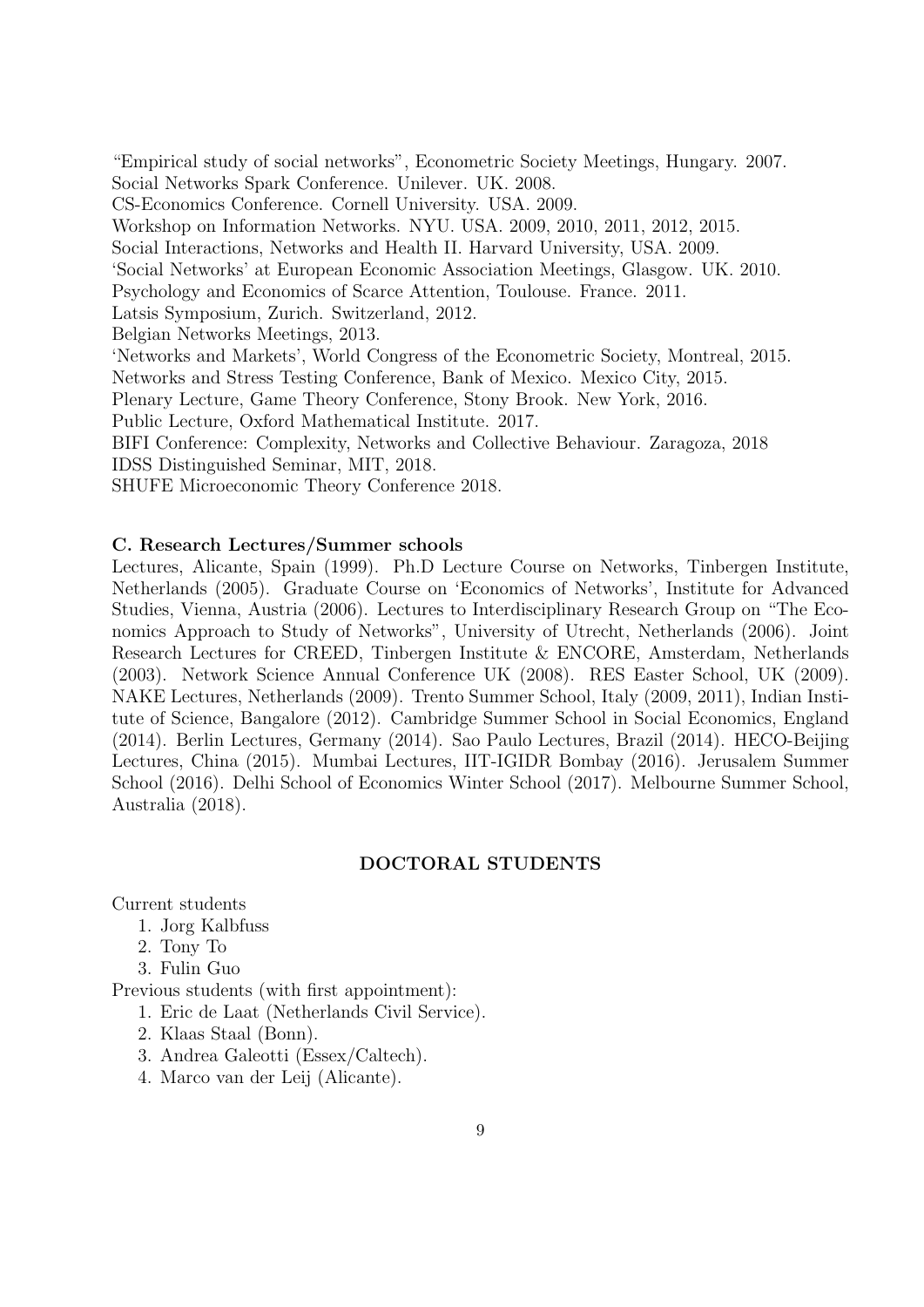- 5. Willemien Kets (Northwestern/Santa Fe Institute).
- 6. Ana Babus (Chicago Fed/Cambridge).
- 7. J. Roberto Parra-Segura (RBB Economics, London).
- 8. Alessio D'Ignazio (Bank of Italy, Rome).
- 9. Adrien Vigier (Oxford/CORE).
- 10. Bryony Reich (Northwestern/UCL).
- 11. Oliver Baetz (McKinsey Consultants, Berlin)
- 12. James Rutt (UK Civil Service).
- 13. Diego Cerdiero (IMF).
- 14. Julien Gagnon (McKinsey Consultants, London).
- 15. David Minarsh (Own Start-up)
- 16. Gustavo Nicolas Paez (ODI, Myanmar)
- 17. Sihua Ding (Nankai University, China)
- 18. Alan Walsh (Bank of Canada, Ottawa).

# POST-DOCTORAL FELLOWS

#### Current

- 1. George Charlson
- Previous (with follow-up appointments)
	- 1. Alexander Konovalov (Innsbruck, Austria).
	- 2. Marcin Dziubinski (Warsaw, Poland).
	- 3. Anja Prummer (Queen Mary, London)
	- 4. Vessela Daskalova (Toulouse, France)
	- 5. Leonie Baumann (McGill, Montreal)
	- 6. Frederic Moisan (EMLYON, France)
	- 7. Eduard Talamas (IESE, Barcelona)

# SEMINAR & CONFERENCE ORGANIZATION

## A. Large Conferences

Scientific Council for Workshop on Economic Heterogeneous Interacting Agents. 2001. Programme Committee for Econometric Society European Meetings. 2002. Programme Committee for European Economic Association Meetings. 2004. Programme Committee for European Economic Association Meetings. 2005. Programme Committee for World Congress, Econometric Society. Montreal 2015. Programme Committee for Fifth Congress, Game Theory Society. Maastricht 2016. Chair, Programme Committee, European Winter Meetings, Econometric Society 2020. Chair, Programme Committee, Royal Economic Society Annual Conference 2022.

# B. Specialized Conferences/Seminar Series

Individual Rationality and Social Norms, Tinbergen Institute. Netherlands. 1993. Economics of Networks, Tinbergen Institute. Netherlands. 1999. Economic Theory Seminar Series, The Tinbergen Institute. Netherlands. 1993-2000.